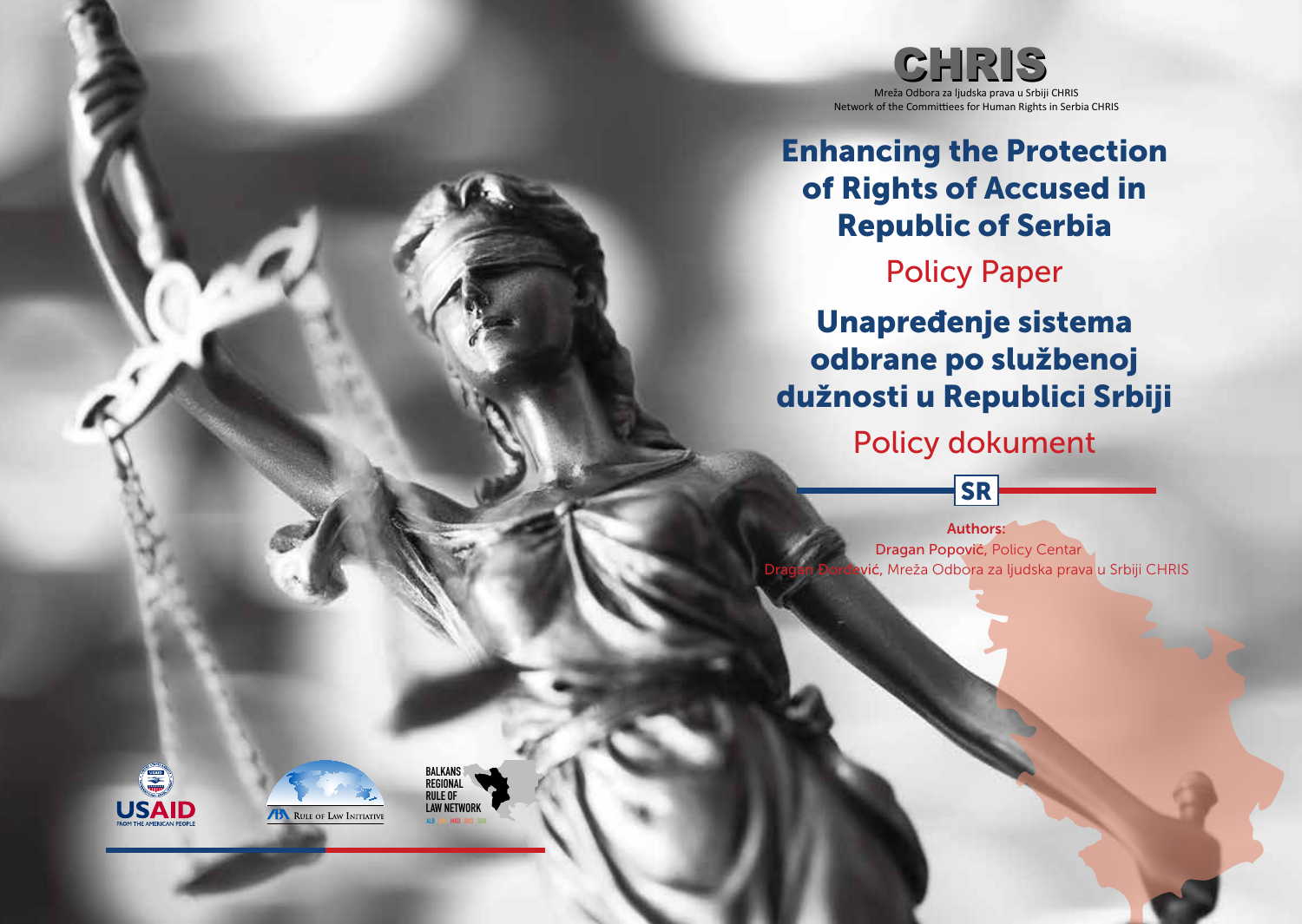





# Enhancing the protection of rights of accused in Republic of Serbia Policy Paper

# Unapređenje sistema odbrane po službenoj dužnosti u Republici Srbiji

Policy dokument



Mreža Odbora za ljudska prava u Srbiji CHRIS Network of the Committiees for Human Rights in Serbia CHRIS

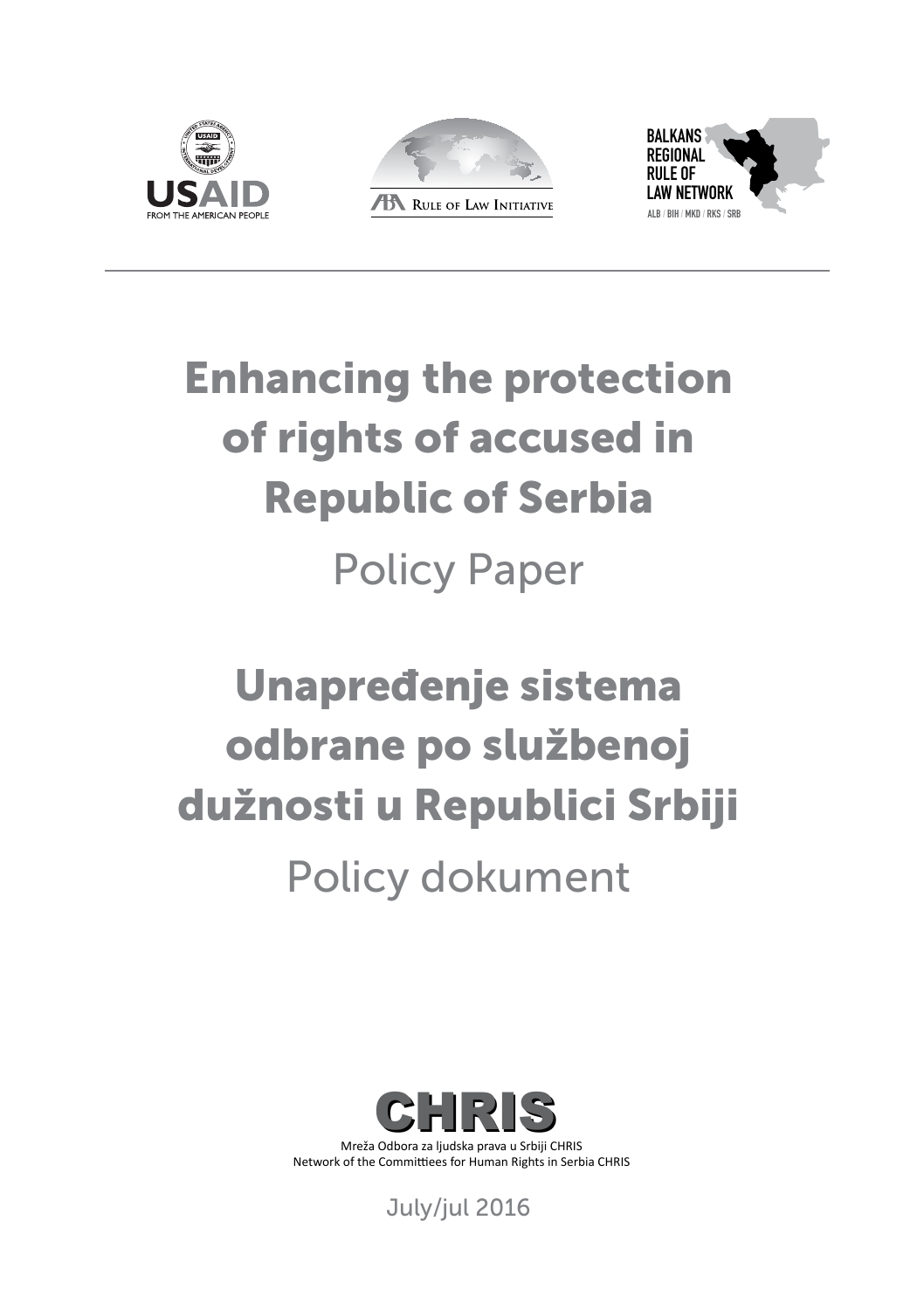Helsinki Committee for Human Rights in Republika Srpska in partnership with The Network of the Committees for Human Rights in Serbia, Helsinki Committee for Human Rights of the Republic of Macedonia and Tirana Legal Aid Society implementing the project **"Enhancing the protection of rights of accused**". The project will primarily target attorneys-at-law who appear as ex officio defenders of accused before courts, as well as civil society organizations from all five countries that are active in the field of judicial reforms and rule of law. In addition to the above partners, take part in the project are **Policy Center of Serbia** and the **law** office Tojic as a representative of the Chamber of Attorneys RS. The overall goal of the project is to contribute to the enhancement of the system of legal protection of accused in Bosnia and Herzegovina, Serbia, Macedonia, Kosovo, and Albania through a transparent system of appointment, payment and competence ensuring of ex officio legal defense lawyers. The project is financed from USAID through the Balkan Regional Rule of Law Network Program implemented by American Bar Association Rule of Law Initiative for a period of 12 months.

#### Publisher:

Helsinki Committee for Human Rights in Republika Srpska Phone: +387 55 419 274 Fax: +387 55 210 851

Email: helcomm@teol.net

Web: www.helcommrs.org

#### For the publisher:

Branko Todorović, Executive Director

#### Editors:

Tamara Zrnović, Helsinki Committee for Human Rights in Republika Srpska Aleksandra Letić, Helsinki Committee for Human Rights in Republika Srpska

#### Authors:

Dragan Popović, Policy Centar Dragan Đorđević, Mreža Odbora za ljudska prava u Srbiji CHRIS

#### Proofreading:

Dajana Marinković, Helsinki Committee for Human Rights in Republika Srpska

Design: Ilvana Hamalukić

Circulation: 300



## Table of contents - Policy paper for Serbia

## Sadržaj

The Research on the effectiveness of the legal protection system of the accused in Albania, Bosnia and Herzegovina, Kosovo, Macedonia and Serbia was conducted by the Helsinki Committee for Human Rights in Republika Srpska and partner organizations in the region in the period of September 2015 - January 2016. This research was realized within the project: **Enhancing the protection of** the rights of the accused in Albania, Bosnia and Herzegovina, Kosovo, Macedonia and Serbia which aim is to contribute to reinforcing the system of legal protection of the accused in five countries in the region. Implementation of the project is financially supported by the American Agency for International Development (USAID) through the project: Balkans regional rule of law network (BRRLN).

> THE OVERALL RESEARCH IS AVAILABLE ON CD on page 31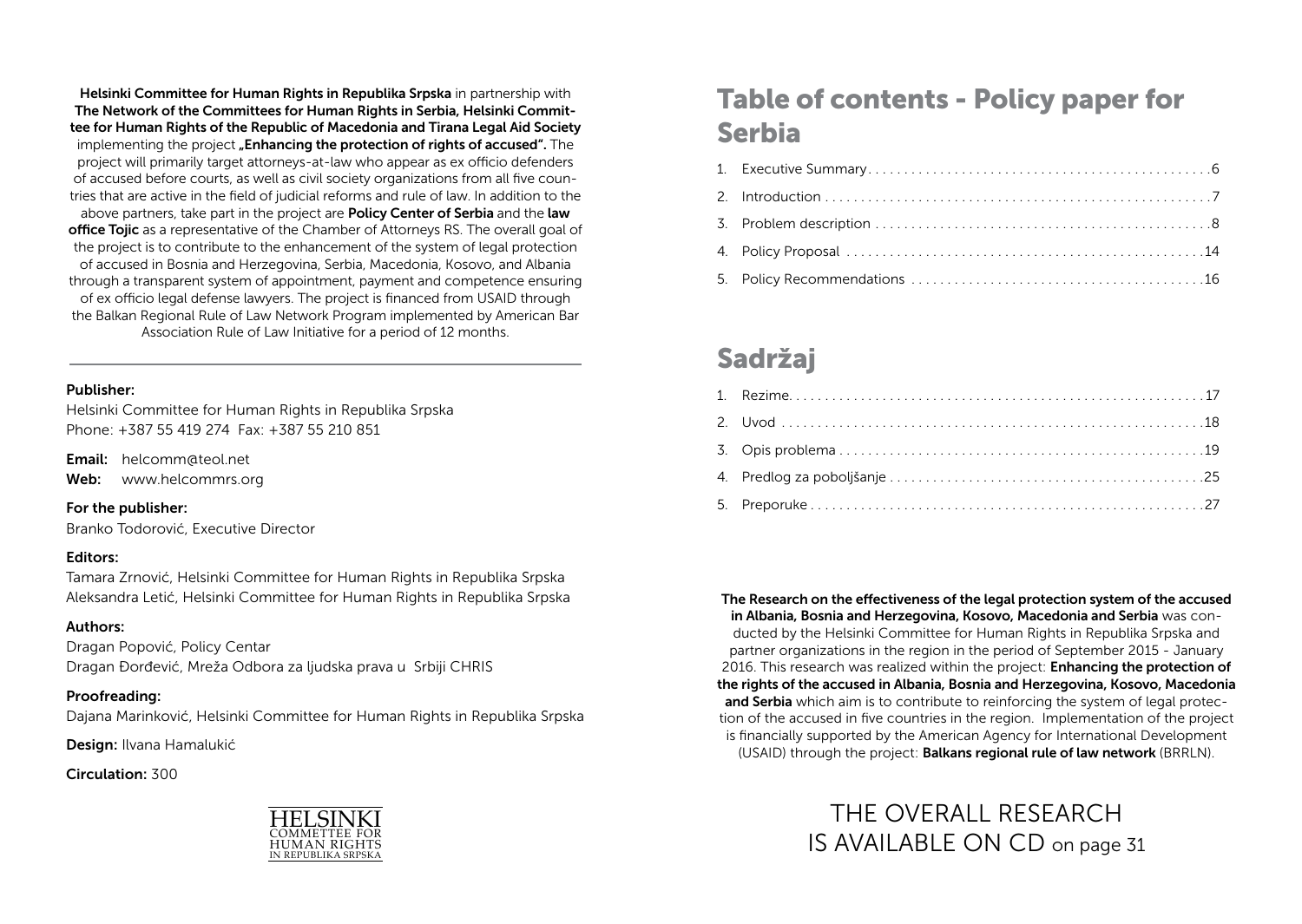# Enhancing the protection of rights of accused in Republic of Serbia

Policy Paper

### 1. Executive Summary

The Policy Paper has the intention to offer the best possible solution for the reform of the ex-officio defense system in Bosnia and Herzegovina. All the facts and evidence base is taken from the document *Comparative analysis on the criminal defense advocacy in Albania, Bosnia and Herzegovina, Kosovo, Macedonia and Serbia,* which was created by the Helsinki Committee for Human Rights in Republika Srpska in February 2014 under the program "Balkans regional rule of law network (BRRLN)".

The policy recommendations from the document are referring to several key topics identified by the stakeholders in all five countries which are subject of research. These topics are: appointment of ex-officio lawyers, payment to the ex-officio lawyers and competence of the ex-officio lawyers. Each of these topics is important for reform of the whole system and for securing guarantees for people who are accused and need legal support. The Paper proposes solution in accordance with the wide consultation process conducted in Serbia organized by CHRIS network.

The proposed solution requires some legislative changes but far more excessive changes in existing practice in ex-officio defense system in Serbia. Paper also proposes deeper involvement of Bar Chambers and secure better expertise and more efficient procedures for the protection of human rights of people which are in front of the court.

 $\blacksquare$  Enhancing the protection of rights of accused in  $\blacksquare$  and  $\blacksquare$  and  $\blacksquare$  and  $\blacksquare$  and  $\blacksquare$  and  $\blacksquare$  and  $\blacksquare$  and  $\blacksquare$  and  $\blacksquare$  and  $\blacksquare$  and  $\blacksquare$  and  $\blacksquare$  and  $\blacksquare$  and  $\blacksquare$  and  $\blacksquare$  and Republic of Serbia

#### 2. Introduction

Research on the effectiveness of the legal protection system of the accused in the five countries in the region was conducted within the project "Enhancing the protection of the rights of the accused in Albania, Bosnia and Herzegovina, Kosovo, Macedonia and Serbia". This project has been implemented by the Helsinki Committee for Human Rights in Republika Srpska in cooperation with partner organizations in the region with the aim to contribute to reinforcing the system of legal protection of the accused in the five countries in the region. The starting point for the realization of this research is the document *Comparative analysis on the criminal defense advocacy in Albania, Bosnia and Herzegovina, Kosovo, Macedonia and Serbia,* which was created in February 2014 under the program "Balkans regional rule of law network (BRRLN)". Pursuance of analysis was used to determine how the establishing of a regional network of defense lawyers can contribute to the establishment of a strong, independent and effective advocacy in criminal defense. The evidence base for this paper was this Comparative analysis.

The results of performed comparative analysis on the criminal defense advocacy in five countries in the region and the work of the members of the expert work groups, which discussed problems in the functioning of the criminal defense, showed that all five countries in the region are facing serious challenges in ensuring the quality of access to justice for all citizens. In accordance with the recommendations of the above mentioned analysis, it is necessary to identify the most important issues affecting the establishment and operation of a transparent system of ex officio defense particularly in the areas of assigning counsel ex officio determination and payment of fees to lawyers involved, competence assigned to the lawyers necessary to provide effective defenses by officio to accused persons and possibilities for setting up alternative models in ex officio defense.

In accordance with the provisions of the criminal law in Albania, Bosnia and Herzegovina, Kosovo, Macedonia and Serbia free legal assistance is provided to all persons accused of certain crimes that are not able to pay for a lawyer. However, experience so far has shown that all five countries are facing problems of law enforcement in practice, and ensuring adequate access to justice for all citizens. As the most important problems in providing adequate defense ex officio for accused persons is mostly re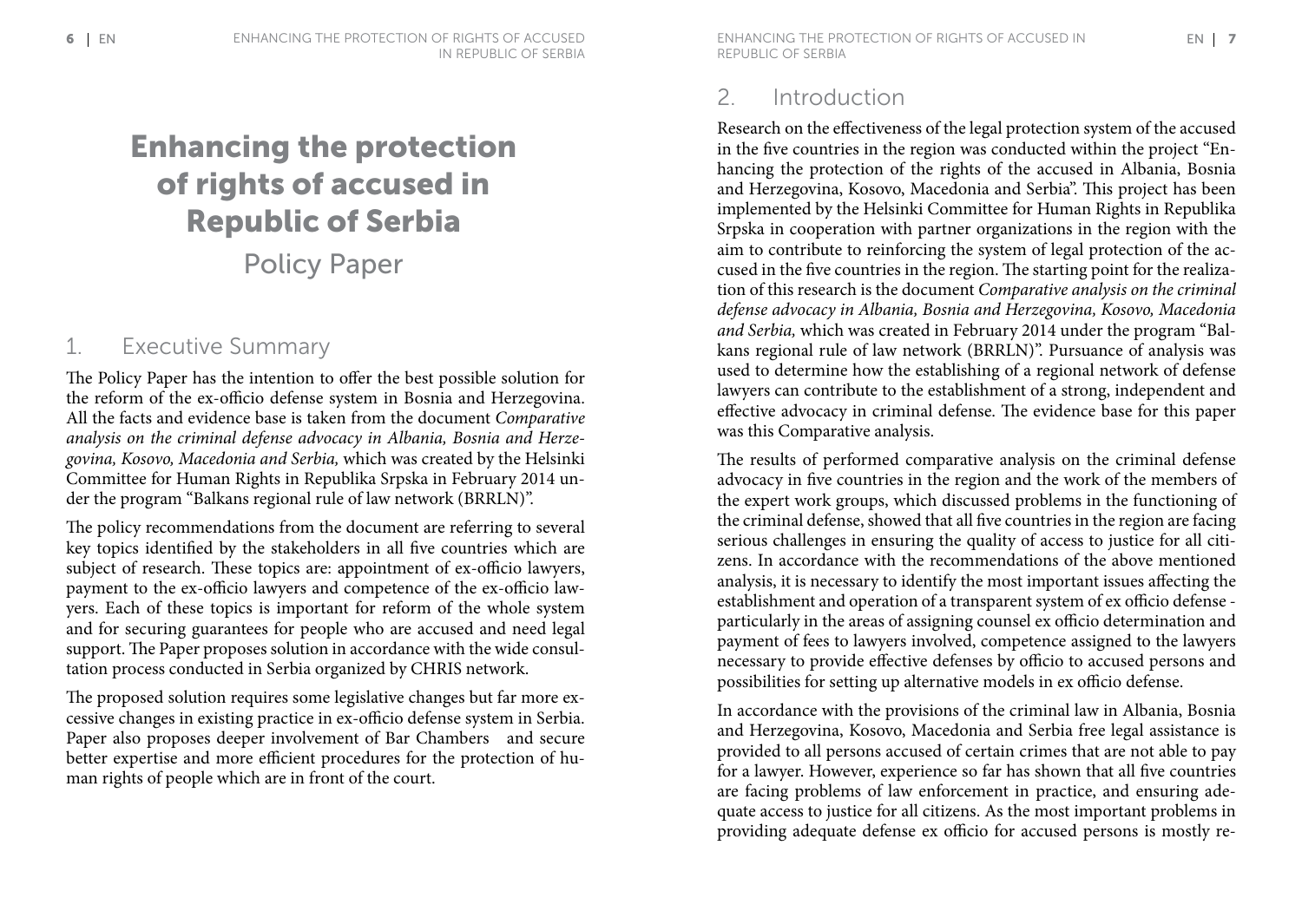ferred to: the lack of transparency in the appointment of lawyers by ex officio, inadequate compensation for appointed lawyers, as well as their competence in providing defense for the accused.

The subject of the research is to evaluate the existing legislation and practice in the provision of defense by ex officio in Albania, Bosnia and Herzegovina, Kosovo, Macedonia and Serbia, with reference to existing international standards and practices in this area. Therefore, the focus of research will be the manner of appointment, payment and competency of lawyers, who provide the defense for the accused by ex officio. Bearing in mind that members of minority/vulnerable groups often face problems in exercising their right to counsel and adequate representation in criminal cases, a special segment of the research will be devoted to these issues.

The aim of the research is to identify the most important obstacles and challenges to the establishment of a transparent and efficient system of ex officio defense in accordance with national and international standards in all five states, and define recommendations for improving the existing defense system of ex officio in the region in order to improve the quality of representation of accused persons. The basic premise is that the reforms implemented in the field of criminal law in all five countries in the region have not achieved the expected results, and that there are certain problems in the functioning of the defense system of ex officio that significantly impair its efficiency which affects the provision of effective defense to defendants in criminal proceedings.

#### 3. Problem description

Courts in Serbia have been reformed twice in the recent past – the first time in 2010 and the second time in 2013 by amendments to the Law on Court Organization. Although the organization of the court system in Serbia is relatively new, numerous national and international organizations reported that the criteria for the for determining the number and location of the courts was not transparent as well as that files and data could be lost in the case management system during the transfer process.

There were several unsuccessful attempts in order to replace the 2001 Criminal Procedure Code. During the reforming process several different versions of this document were created, but never entered in the force. The new Criminal Procedure Code was implemented in the stages and

8 Enhancing the protection of rights of accused in 9 EN EN Republic of Serbia

> brought a number of changes–the largest being prosecutor-led instead of court-led investigation and adversarial instead of inquisitorial main hearings. The role of parties has also changed that now take a more active role during proceedings, conduct investigations, collect evidence, and cross-examine witnesses. In addition, the Criminal Procedure Code was also amending several times in the recent years.

> According to the criminal law, the defendant is entitled to be informed in the shortest possible time, and always before the first interrogation, in detail and in a language he understands, about the charges against him, the nature and grounds of the accusation, as well as that everything he says may be used as evidence in proceedings. The defendant is obliged to have a defense counsel in the following situations: from the moment of first interrogation to the final conclusion of proceedings if the defendant is mute, deaf, blind, or otherwise incapable of conducting his own defense; from the moment of first interrogation to the final conclusion of proceedings; if the proceedings concern an offense punishable by a term of imprisonment of eight years or more; from the moment of deprivation of liberty if the suspect or defendant is deprived of liberty or prohibited from leaving his or her home; if the defendant is being tried in absentia or has been removed from the courtroom for disturbing the proceedings; if proceedings for ordering compulsory psychiatric treatment are being conducted; or from the beginning of plea negotiation proceedings. One or several defense counsel may be chosen and authorized with a power of attorney by the defendant or his legal representative.

> In the case of mandatory defense, when defense counsel is not chosen, the defendant is left without a defense counsel during the criminal proceedings or defendant does not select another defense counsel, the public prosecutor or the president of the court before which the proceedings are being conducted shall issue a ruling appointing a court appointed defense counsel, according to the order on the list of attorneys provided by the competent Bar Association. The defense counsel who is appointed by the court may seek his recusal only on justifiable grounds. The president of the trial panel, the trial panel or an individual judge, upon a proposal of the public prosecutor or ex officio, decides on motions to relieve the defense counsel of duty when compiling the list of attorneys the Bar Association is required to take into account the fact that the practical or professional work of an attorney in the area of criminal law provides a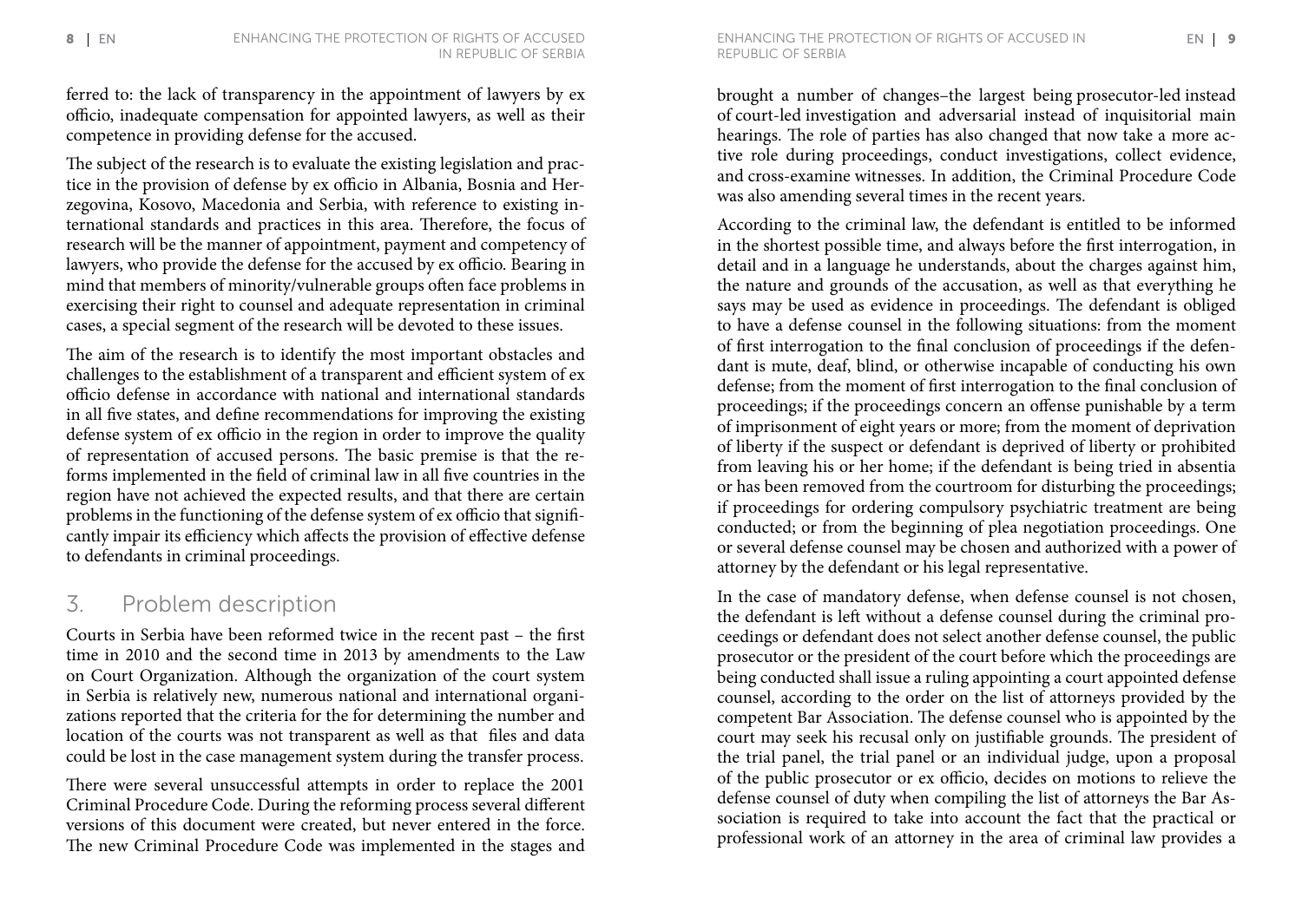foundation for an assumption that the defense will be effective. The list of available defense counsels is posted on the web pages as well as the notice boards of the relevant Bar Association.

If the indigent cannot afford to pay the costs of the defense because of his/ her financial status, a defense counsel must be appointed at the defendant's request if the criminal proceedings are being conducted in connection with an offense punishable by a term of imprisonment of three years or more, or if reasons of fairness so demand. As response to the defendant request, the preliminary proceedings judge, president of the trial panel, or individual judge the defense council is appointed by the president of the court before which the proceedings are being conducted according to the list of advocates provided by order on the roster of attorneys provided by the relevant Bar Association. The costs of defense in this case shall be borne from the budget of the court before which the proceedings are being conducted.

The Law on the Legal Aid in Serbia has not been adopted yet. There are no state-organized legal aid agencies currently operating in Serbia, which forces the indigent defendants to turn to lawyers appointed ex officio in cases where defense is mandatory and they cannot pay for it themselves. In order to ensure that indigent defendants are provided with defense counsel, the Bar Association cooperates with relevant institutional body by providing the courts with a list of defense counsels who are willing to be appointed for the ex officio defense. However, professional practice experience indicate that judges and prosecutors are hesitant to appoint counsel for indigent except in cases where it is required by law, primarily in cases where the defendant is facing a sentence of eight years or more and is deprived of liberty.

Lawyers appointed ex-officio by the courts are generally paid 50% of their usual tariff. Bearing in mind that ex officio defense requires large budget expenditure the courts have a significant backlog of debt owed to lawyers who had represented indigent defendants. This situation could affect quality of representation in terms that lawyer could not be in position to provide indigent defendants with the same quality of defense as the defendant who has financial resources to pay for defense.

There are no clearly defined rules of procedure that would regulate the assignment of ex officio defense attorneys, nor the criteria that lawyers must meet in order to be considered capable of providing high-quality and efficient defense to their clients. Thus, the method of assignment of ex officio defense attorneys leads to a very serious problem in practice. Namely, the under-regulated procedure for assignment of ex officio attorneys makes room for different types of manipulation, as well as numerous opportunities for corrupt behavior, since the assignment of ex officio attorneys is not performed evenly and fairly. In practice, some lawyers benefit from the insufficiently defined rules and procedures for assignment of ex officio defense attorneys, because this allows them to keep "privileges" acquired in the process of assignment of the ex officio defense attorneys. On the other hand, in practice, complaints of detained/accused people as to the quality of the performance of ex officio defense attorneys, who try to convince them very often to confess the criminal act in order to complete the procedure as soon as possible, have become very frequent.

One of the many problems in the assignment of ex officio defense attorneys is the fact that the assignment of lawyers from a unique list is not centralized, but they are also assigned by the police, Prosecutor's office and the Court<sup>1</sup>. Earlier, there was a phone service in the premises of the Bar Association of Belgrade. This service would respond to the public authorities' requests for ex officio defense attorneys 24 hours a day. Although existence of this service provided the respect of the list order in assignment of ex officio defense attorneys, a certain number of prosecutors and Court Presidents refused this way of functioning of ex officio defense attorneys. As an explanation of the negative attitude towards this way of assignment of defense attorneys they specified that neither Criminal Procedure Act nor the by-laws obligate them to act this way.

In cases in which the ex officio defense attorneys are assigned ad-hoc in insufficiently transparent procedures, it can be expected that ex officio defense attorneys will be assigned "based on their friendship" with "influential people". This can be concluded from the experience and practice where only several names appear in cases of assigned ex officio defense attorneys, whilst on the other hand, there are many lawyers with

<sup>1</sup> For example, there are 4 courts-of-law, 4 prosecutor's offices, 14 police stations and 6 deparments of the Criminal Police Administration, City Police Administration, in the territory of Belgrade; and each of these state institutions independently appoints lawyers following the unique list, with no possibility to see the appointments of other institutions, i.e. with no possibility to follow the order and witout any control.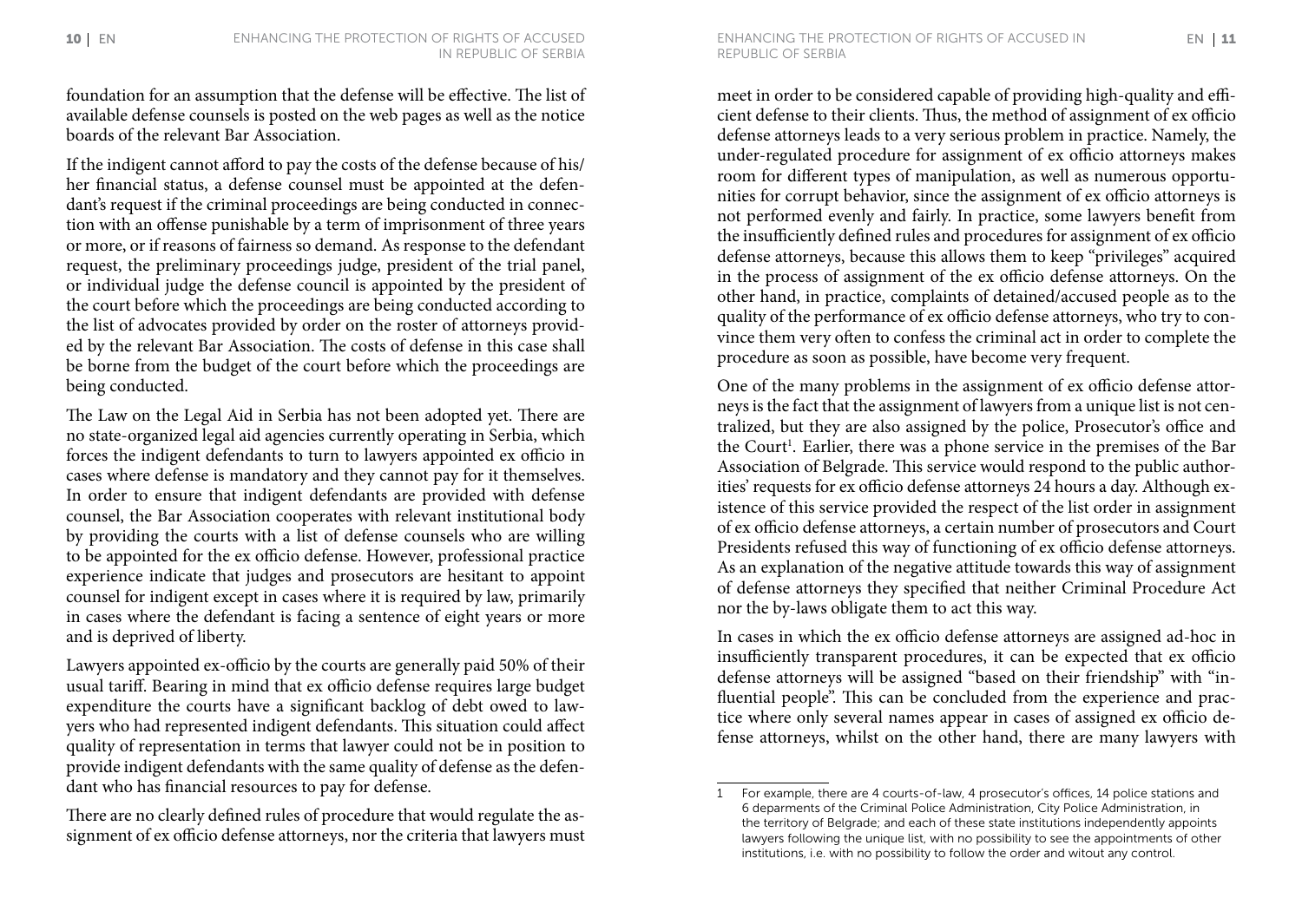significant practice experience in the field of the Criminal Law, who have never been invited to defend someone ex officio. Equally, the number of young lawyers whose profession is advocacy is increasing. They think that before they become lawyers, they have to spend some time in court or prosecutor's office in order to make some acquaintances and connections necessary for a successful practice of law. Consequently, young lawyers are deprived of possibility to participate equally in the assignment of ex officio defense lawyers. This often forces them to spend part of their career outside the advocacy, to acquire certain knowledge and experience in order to be competitive to other colleagues.

In all criminal proceedings, including those for the most serious crimes, ex officio defense attorneys are entitled to 50% of the amount fixed by the attorney tariff. Accordingly, it is disputable to what extent the lawyers are motivated to work, especially if one adds the irregular payment of financial resources to lawyers by the state. Afore-mentioned factors can indirectly affect the quality of defense, and therefore earning the rights to a fair trial and equality of all citizens before the law.

Due to the lack of funds for payments of defense services, a number of lawyers claim significant sums of money from the state, on the basis of provided ex officio defense. Also, these lawyers often face the problem of debt repayment to the state for taxes and contributions. As a solution to the existing problem, it is proposed to carry out mutual compensation claims. However, it was not possible to solve the problem in this way, because the settlement of claims with the state is allowed only in cases where the state claims the taxpayer the amount twice as high as the amount of the state's debt to the taxpayer.2 Also, another circumstance which de-motivates lawyers to accept ex officio defense is the fact that their claims from the state, based on ex officio defense, are not interest-bearing, while the interests on the debts lawyers have towards the state, based on tax claims, are calculated and forcibly achieved.

As one of the possible solutions to the problem, representatives of the Ministry of Justice of Serbia proposed the introduction of "state lawyers" who would, instead of 50% reduced tariffs for the provision of official defense receive a fixed monthly compensation / salary. According to this proposal, the Ministry of Justice of Serbia would determine the criteria for

**12** | EN ENHANCING THE PROTECTION OF RIGHTS OF ACCUSED in EN | **13** Republic of Serbia

> the selection and number of required lawyers, according to the number of persons who may be in need of ex officio defense. However, this concept of "nationalization of advocacy" did not meet with the approval of the majority of lawyers who believe that advocacy, as an independent profession, is incompatible by its nature with the civil service.

> The Bar Association is, when drawing up a list, obliged to take into account the fact that practical and professional work of lawyers in criminal law provides grounds for assuming that the defense will be effective. On the basis of this provision, the legal obligation of the Bar Association is to take the necessary action to ensure that the list of ex officio attorneys is made of the attorneys on the basis of the entire practical or professional work in the field of criminal law and it can be assumed that the offered defense is professional and effective. Also, lawyers are obliged to improve their knowledge and skills on permanent basis.

> Having in mind the prescribed regulations we wonder on the basis of which criteria and with which mechanisms is it possible to classify lawyers into those who can demonstrate effective defense and those who are not able to do so. If the only criterion for providing an effective defense is internship carried out in the legal profession, this does not mean that the length of the practice in the legal profession automatically means experience in a particular area of law. Practical experience suggests that on the list of defense attorneys ex officio there is a large number of lawyers with no experience in criminal proceedings, and their official defense mainly serves as a source for generating additional revenue. Also, the fact that the list includes people with significant experience in the field of criminal law cannot be the basis for the assumption that the defense will be effective.

> Legal provisions prescribe that the Bar Association shall establish a system that will provide opportunities to all, if they want, to educate themselves for providing effective defense if they receive appropriate training in accordance with the obligations of the professional training and program which Bar Association provides. So, the Bar Association is obliged to undertake certain activities in order to check whether the list of assigned defense attorneys ex officio contains lawyers whose practical/professional work in the field of criminal law gives reason for the assumption that the given defense will be effective. The Bar Association is obliged to organize training in order to enable lawyers to provide effective defense. In accordance to that, it is necessary to provide continuous education of lawyers

<sup>2</sup> Rules of the Ministry of Finance of Serbia 2013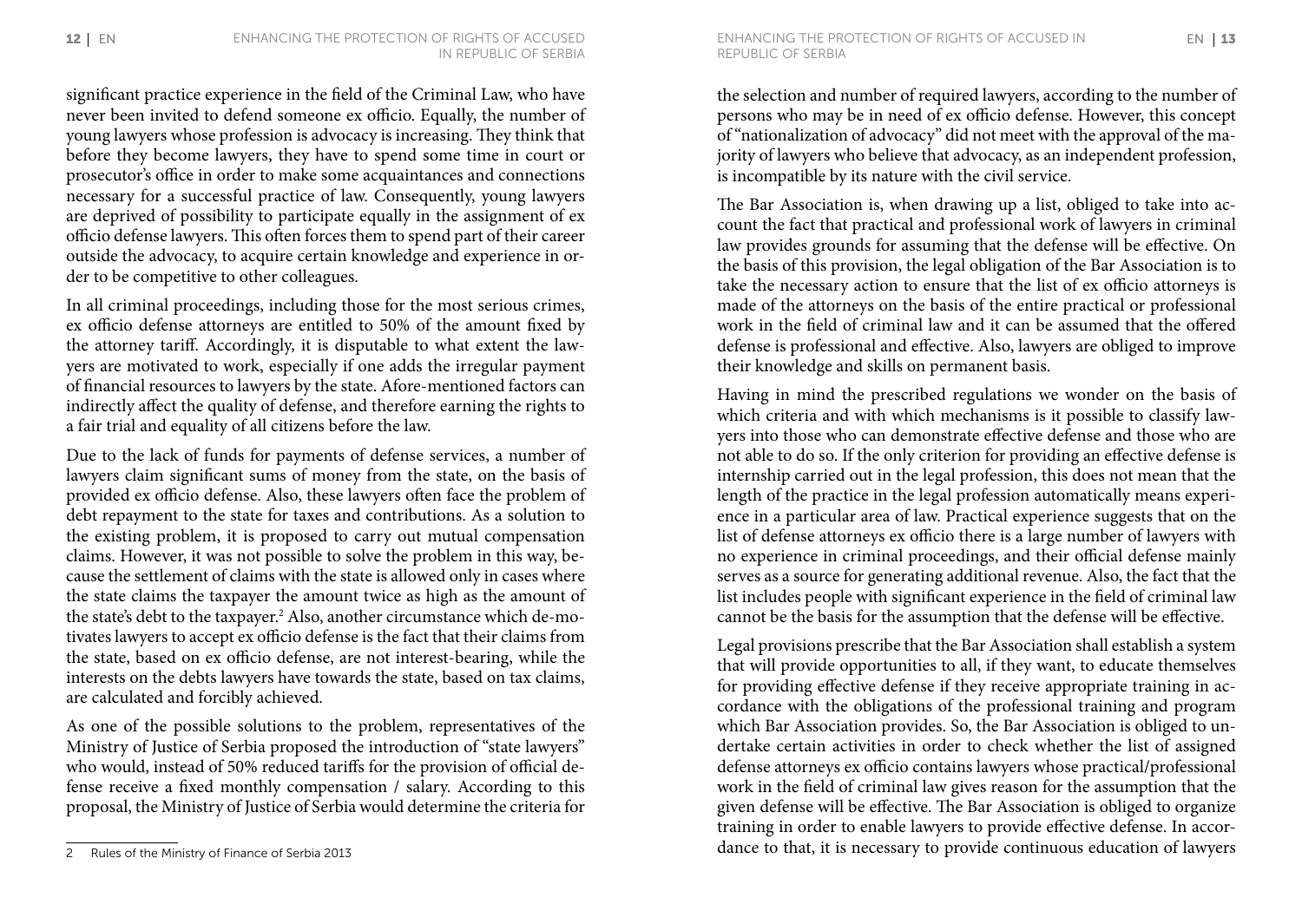in order for them to be able to provide effective defense, as well as opportunities to check their experience based on the determined criteria. In this way lawyers who in general do not deal with the criminal law could not be found on the lists with defense attorneys ex officio, while at the same time this would give all lawyers, if they want, the opportunity to educate themselves for providing effective defense.

Practical experience indicates that a large number of procedures end at the first hearing, as the defendants generally admit criminal offense charged against them advised by/with the consent of the assigned defense attorneys, even when there is no other evidence of the defendant committing the criminal offense. In accordance to that, there are a large number of judgments issued solely on the basis of the defendants admitting the offense, which can lead to the assumption that the defense attorneys are associates of the proceeding or that they participate in the "repair" of the Justice Statistics.

#### 4. Policy Proposal

The most obvious issue in the matter of protection of the rights of accused is appointment of ex-officio lawyers. The existing practice allows significant level of corruption and seriously jeopardizes the rights of accused. The issue requires public debate and full awareness of all stakeholders. There is no simple solution for the complex issue of ex-officio defense system in Serbia. The issue requires whole set of measures and changes of practice which will be conduct by all relevant stakeholders in the system. Official procedures are not clear and allow significant space for misuses and corruption. Even though Lawyers' chamber plays important role in Serbian legal system and showed the strength in several occasions its position in this matter is still not on adequate level. Without strong and independent Lawyers' chamber it is hard to set up the whole system and provide necessary protection of human rights of defendants.

The most important part of the solution should be strengthening the role of Lawyers' chamber. On the first place, they need to update the list of ex-officio lawyers on more frequent base (several times per year). Chambers should be integral part of the process and their role is very important in securing the just system of appointment. The system which provides the fair treatment of the lawyers is not important only for the lawyers them-

**14 |** ENhancing the protection of rights of accused in the protection of rights of accused in the **15** In 15 In Republic of Serbia

> selves but also for the rights of the accused. The accused needs to have possibility to be represented in front of the court by the lawyers who are selected in fair process and not on the basis of corruption. The corrupted system produces the lower level of quality and seriously endangered rights of the persons which are part of court proceedings. It also ruins the whole system of rule of law and human rights protection in the country.

> The list of the Lawyers' chamber should be for the whole city or region covered by the chamber. The existing solution allows courts, police and prosecutors to use the list without any criteria and without track records. That provides situation that some of the lawyers have more than 100 cases per month while others have none. The police and prosecutors are fully aware that some of the lawyers are more willing to cooperate with them and they are often chosen to be ex-officio defenders.

> The chambers should install the software which could track all the ex-officio lawyers, including number of cases, track records, successfulness and all other relevant data. The software could provide randomness in the appointment of the layers. The accurate data in the software provides the opportunity for all defendants to have full overview of the possible ex-officio lawyers and to choose freely on the basis of clear evidences of results. The Lawyers' chamber in Serbia has already started with the implementation of call center which will receive all the requests from the police, prosecutors and courts. On this way, the Chamber could control at least frequency of the ex-officio lawyers and establish if some of the institutions choose more often specific names from the lawyers' list.

> In order to improve this area, it is also necessary to change the implementation of lawyers' fees policy. There are a lot of issues and misconducts in existing practice. The majority of these issues could be solved with stricter implementation of the law. The tariff should be very carefully considered. The existing practice which includes payment after the whole process is unacceptable and unfair, bearing in mind the length of the court proceedings in Serbia. Payments could be provided several times during the proceedings. It is unacceptable that state postponed the payments to the lawyers without any kind of interest or other way of compensation.

> Training and skill improvements for the ex-officio lawyers are important part of the reform of the whole system. Lawyers with the lack of the capacities could make serious damage for the accused and significantly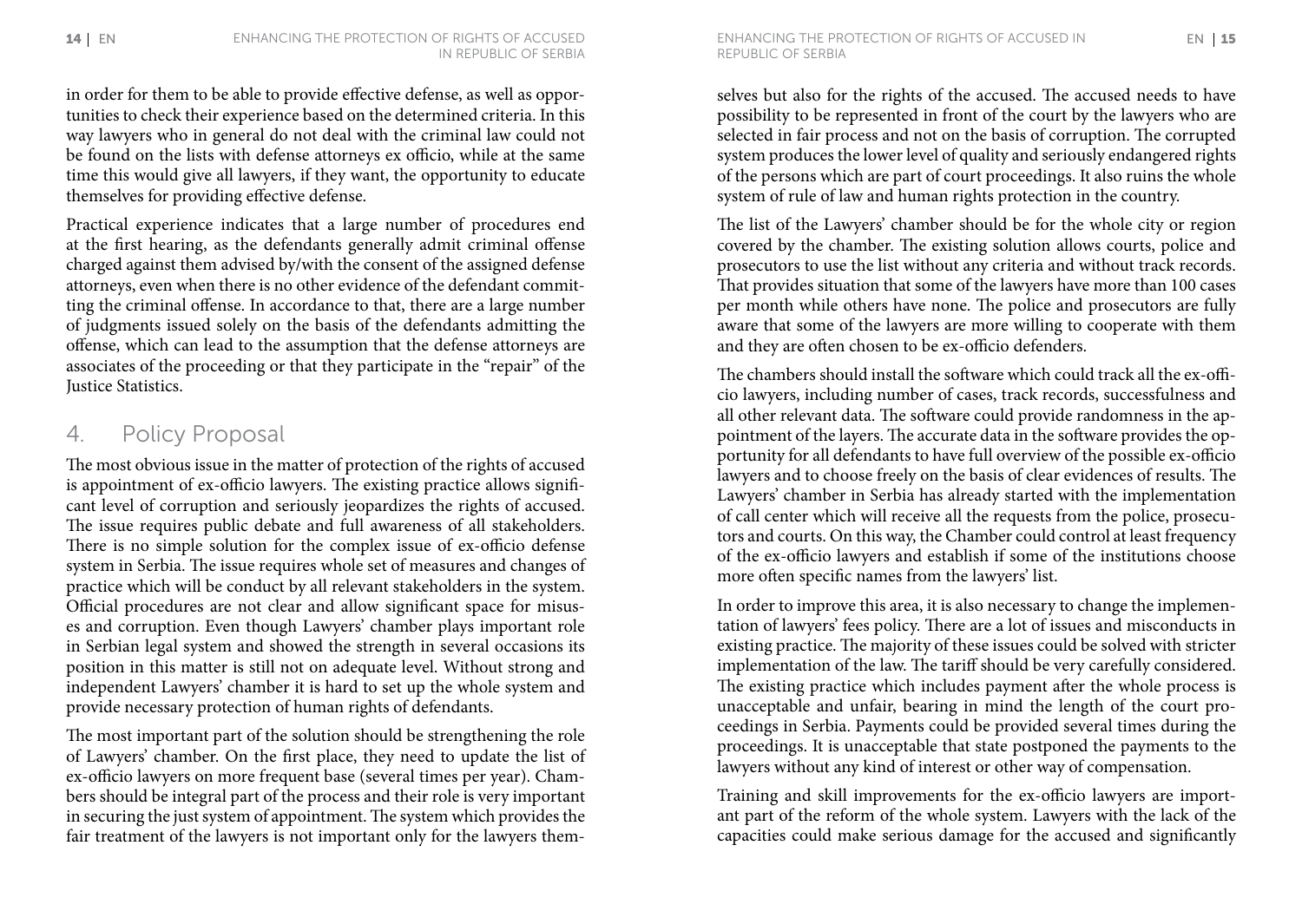jeopardize the substance of the rights of the accused. The whole system of capacity building for the ex-officio lawyers should be responsibility of lawyers' chambers in Serbia. Chambers should organize the trainings and other forms of education but also keep the records on all the lawyers. These records requires accurate data on specific knowledge and skills of the lawyers, experience in special proceedings as well as clear evaluation results for all participants in education process. Trainings should be more specialized and minimum of the lawyers' capacities should be prescribed by the rule book of the Chambers.

#### 5. Policy Recommendations

In order to achieve all the results from the paper, following practical steps should be done:

- Update of the ex-officio lawyers' lists in Chambers;
- To initiate signing of a Memorandum on Cooperation with the High Judicial Council and State Prosecutorial Council on the new manner of appointment of ex-officio lawyers;
- To create conditions for legally binding agreements with the High Judicial Council, Prosecutor's Office and the police;
- To install a software which could track the engagement of all ex-officio lawyers;
- Installing the call center in the Chamber which could track all the calls from the state institutions;
- Review of the tariff for all legal procedures;
- To change the practices of paying ex-officio lawyers so to consider involvement of interest or any other form of compensation to lawyers where the payment is delayed by the state;
- ¡ Full responsibility of lawyers' chambers for permanent education and monitoring of the work of ex-officio lawyers;
- Once the conditions have been created, to initiate the amendments of the Criminal Procedure Code on the basis of the monitoring and the analysis of performance of the new system of appointment of ex-officio lawyers.

# Unapređenje sistema odbrane po službenoj dužnosti u Republici Srbiji Policy dokument

### 1. Rezime

Cilj *Policy dokumenta* je da ponudi najbolje moguće rešenje za reformu sistema odbrane po službenoj dužnosti u Republici Srbiji. Sve činjenice i baza dokaza uzete su iz dokumenta: "Unapređenje sistema odbrane po službenoj dužnosti u Albaniji, Bosni i Hercegovini, Kosovu, Makedoniji i Srbiji" koju je sačinila Balkanska regionalna mreža za vladavinu prava (BRRLN).

Preporuke iz dokumenta se odnose na nekoliko ključnih tema koje su prepoznale zainteresovane strane u svih pet zemalja koje su predmet istraživanja. Ove teme su: imenovanje advokata po službenoj dužnosti, plaćanje advokata po službenoj dužnosti i kompetencije advokata po službenoj dužnosti. Svaka od ovih tema je važna za reformu celokupnog sistema i za obezbeđivanje garancija ljudima koji su optuženi i trebaju pravnu pomoć. Dokument predlaže rešenje u skladu sa širokim konsultativnim procesom koji je sproveden u Srbiji u organizaciji Mreže CHRIS.

Predloženo rešenje zahteva neke zakonodavne promene ali daleko obimnije promene u postojećoj praksi sistema odbrane po službenoj dužnosti u Srbiji. Dokument takođe predlaže dublje angažovanje advokatskih komora i obezbeđivanje veće stručnosti i efikasnijih procedura u zaštiti ljudskih prava ljudi pred sudom.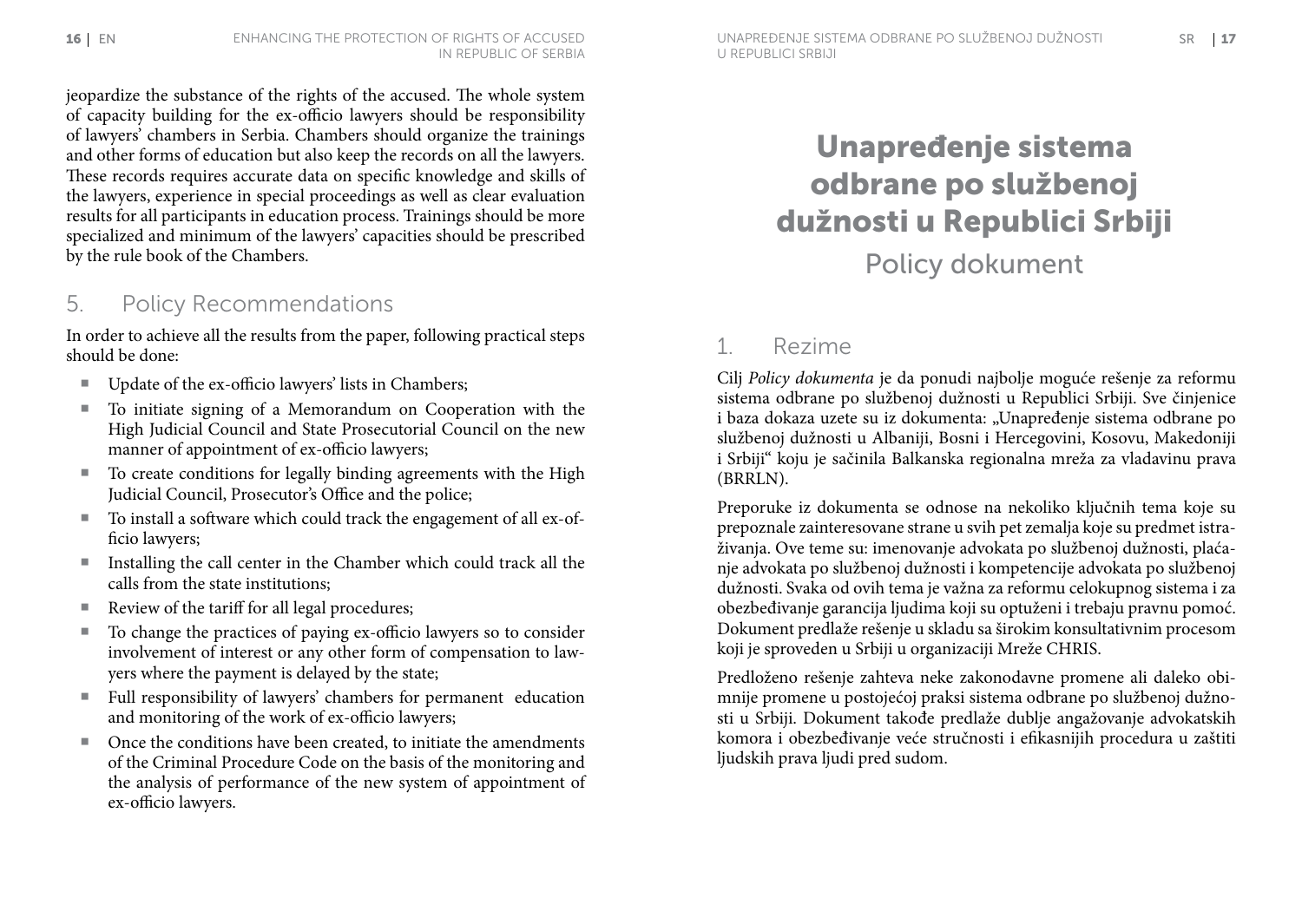### 2. Uvod

Istraživanje o delotvornosti sistema pravne zaštite optuženih u pet zemalja u regionu sprovedeno je u okviru projekta: "Unapređenje sistema odbrane po službenoj dužnosti u Albaniji, Bosni i Hercegovini, Kosovu, Makedoniji i Srbiji". Ovaj projekat je sproveo Helsinški odbor za ljudska prava u Republici Srpskoj u saradnji sa partnerskim organizacijama u regionu sa ciljem da doprinese jačanju sistema pravne zaštite optuženih u pet zemalja u regionu. Polazna osnova za realizaciju ovog istraživanja je dokument: "Uporedna analiza krivične odbrane u Albaniji, Bosni i Hercegovini, Kosovu, Makedoniji i Srbiji" koji je sačinjen februara 2014. godine pod programom: Balkanska regionalna mreža za vladavinu prava (BRRLN). Analiza je bila izvedena da bi se utvrdilo kako bi formiranje regionalne mreže krivičnih advokata moglo da doprinese uspostavljanju snažne, nezavisne i delotvorne advokature u krivičnoj odbrani. Baza dokaza za ovaj dokument je *Uporedna analiza*.

Rezultati sprovedene uporedne analize o krivičnoj odbrani u pet zemalja u regionu i radu članova stručnih radnih grupa, koje su razmatrale problem u funkcionisanju krivične odbrane, pokazali su da se svih pet zemalja u regionu suočavaju sa ozbiljnim izazovima u obezbeđivanju kvalitetnog pristupa pravdi za sve građane. U skladu sa preporukama gore pomenute analize, nužno je prepoznati najvažnija pitanja koja utiču na uspostavljanje i rad transparentnog sistema odbrane po službenoj dužnosti - naročito u oblastima utvrđivanja dodele advokata po službenoj dužnosti i plaćanja honorara angažovanim advokatima, kompetencija koje se pripisuju advokatima koje su nužne u pružanju delotvorne odbrane po službenoj dužnosti optuženim licima i mogućnostima za uspostavljanje alternativnih modela u odbrani po službenoj dužnosti.

U skladu sa odredbama krivičnog zakona Albanije, Bosne i Hercegovine, Kosova, Makedonije i Srbije, obezbeđuje se besplatna pravna pomoć svim licima koja su optužena za određeno krivično delo koja ne mogu da plate advokata. Ipak, dosadašnja iskustva su pokazala da se svih pet zemalja suočava sa problemima sprovođenja zakona u praksi, i obezbeđivanja odgovorajućeg pristupa pravdi svim građanima. Najvažniji problemi u obezbeđivanju odgovarajuće odbrane po službenoj dužnosti optuženima većinom se odnose na: nedostatak transparentnosti kod imenovanja advokata po službenoj dužnosti, kao i njihove kompetencije u pružanju odbrane optuženom.

Predmet istraživanja je vrednovanje postojećeg zakonodavstva i prakse u pružanju odbrane po službenoj dužnosti u Albaniji, Bosni i Hercegovini, Kosovu, Makedoniji i Srbiji, pozivajući se na postojeće međunarodne standarde i prakse u ovoj oblasti. Stoga će fokus istraživanja biti način imenovanja, plaćanja i kompetencija advokata, koji pružaju odbranu optuženima po službenoj dužnosti. Imajući u vidu da se članovi manjinskih/ ugroženih grupa često susreću sa problemima u ostvarivanju svojih prava na advokata i odgovarajuće zastupanje u krivičnim slučajevima, ovim pitanjima će biti posvećen poseban deo istraživanja.

Cilj istraživanja je utvrditi koje su najvažnije prepreke i izazovi u uspostavljanju transparentnog i efikasnog sistema odbrane po službenoj dužnosti u skladu sa domaćim i međunarodnim standardima u svih pet zemalja, i definisati preporuke za poboljšanje postojećeg sistema odbrane po službenoj dužnosti u regionu, da bi se poboljšao kvalitet predstavljanja optuženih. Osnovna premisa je da sprovedene reforme u oblasti krivičnog prava u svih pet zemalja u regionu nisu postigle očekivane rezultate i da postoje određeni problemi u funkcionisanju sistema odbrane po službenoj dužnosti koji u značajnoj meri pogoršavaju njegovu efikasnost što utiče na obezbeđivanje delotvorne odbrane okrivljenih u krivičnim postupcima.

### 3. Opis problema

Sudovi u Srbiji su bili dva puta reformisani u skorijoj prošlosti, prvi put 2010. godine a drugi put 2013. godine dopunama i izmenama Zakona o uređenju sudova. Iako je uređenje sudskog sistema u Srbiji relativno novo, brojne domaće i međunarodne organizacije su izveštavale da kriterijumi za određivanje broja i mesta sudova nisu transparentni kao i da se dosijei i podaci mogu izgubiti u sistemu upravljanja predmetima u toku procesa prenosa.

Bilo je nekoliko neuspešnih pokušaja zamene Zakonika o krivičnom postupku iz 2001. Za vreme procesa reforme bilo je sastavljeno nekoliko različitih verzija tog dokumenta, ali nikad nisu stupile na snagu. Novi Zakonik o krivičnom postupku je bio sprovođen u fazama i doneo je više promena, najveća je da istragu vodi tužilaštvo a ne sud a glavna rasprava je akuzatorna a ne inkvizitorna. Uloga strana se takođe promenila te sada imaju aktivniju ulogu u toku postupka, sprovode istrage, sakupljaju doka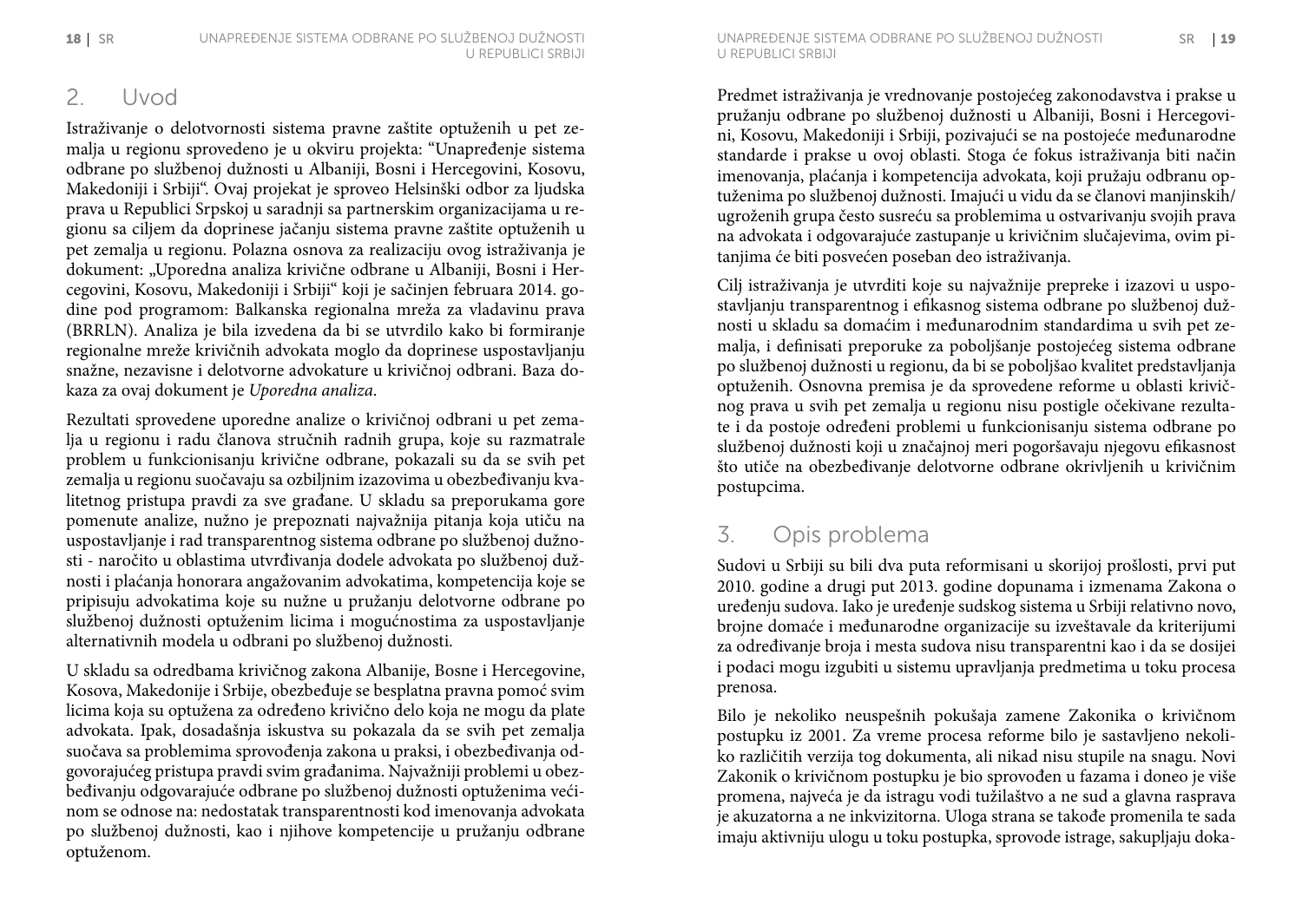ze, i unakrsno ispituju svedoke. Pored toga, Zakonik o krivičnom postupku je takođe bio menjan i dopunjavan nekoliko puta poslednjih godina.

Prema krivičnom zakonu, okrivljeni ima pravo da bude obavešten u najkraćem mogućem roku, i uvek pre prvog saslušanja, detaljno i na jeziku koga razume, o optužbama kojima se tereti, prirodi i osnovi optužbe, kao i da sve što kaže može da se koristi kao dokaz u postupku. Okrivljeni je dužan da ima branioca u sledećim situacijama: od trenutka prvog saslušanja do pravosnažnog okončanja postupka ako je okrivljeni nem, gluv, slep, ili na drugi način nesposoban da se sam uspešno brani; od trenutka prvog saslušanja do pravosnažnog okončanja postupka; ako se postupak vodi zbog krivičnog dela za koje je propisana kazna zatvora od osam godina ili teža kazna; od trenutka lišenja slobode ako je okrivljeni lišen slobode ili mu je zabranjeno da napušta svoj stan; ako se okrivljenom sudi u odsustvu ili je zbog narušavanja reda udaljen iz sudnice; ako se protiv njega vodi postupak za izricanje mere bezbednosti obaveznog psihijatrijskog lečenja; ili od početka pregovora sa javnim tužiocem. Jednog ili više branilaca može izabrati i punomoćjem ovlastiti okrivljeni sam, ili njegov zakonski zastupnik.

U slučaju obavezne odbrane, kada nije izabran branilac, okrivljeni je ostao bez branioca u toku krivičnog postupka ili okrivljeni nije izabrao drugog branioca, državni tužilac ili predsednik suda pred kojim se vodi postupak mu za dalji tok postupka rešenjem postavlja branioca po službenoj dužnosti, po redosledu sa spiska advokata koji dostavlja nadležna advokatska komora. Branilac postavljen po službenoj dužnosti može tražiti da bude razrešen samo iz opravdanih razloga. Predsednik sudskog veća, sudsko veće ili sudija pojedinac, po predlogu državnog tužioca ili po službenoj dužnosti, odlučuje o razrešenju branioca od dužnosti kada se od advokatske komore traži da prilikom sastavljanja spiska vodi računa o tome da praktični ili stručni rad advokata u oblasti krivičnog prava daje osnov za pretpostavku da će odbrana biti delotvorna. Spisak branilaca koji su na raspolaganju objavljuje se na internet stranici i oglasnoj tabli nadležne advokatske komore.

Ako siromašni ne može da plati troškove branioca zbog svog imovinskog stanja, postaviće se na njegov zahtev branilac ako se krivični postupak vodi za krivično delo za koje se može izreći kazna zatvora preko tri godine ili ako to nalažu razlozi pravičnosti. O zahtevu okrivljenog odlučuje sudija za prethodni postupak, predsednik veća ili sudija pojedinac, a branioca

20 SR Unapređenje sistema odbrane po službenoj dužnosti SR 21 Unapređenje sistema odbrane po službenoj dužnosti u Republici Srbiji

> rešenjem postavlja predsednik suda pred kojim se vodi postupak po redosledu sa spiska advokata koji dostavlja nadležna advokatska komora. U tom slučaju, troškovi odbrane padaju na teret budžetskih sredstava suda pred kojim se vodi postupak.

> Zakon o pravnoj pomoći u Srbiji još uvek nije usvojen. Ne postoje agencije za pravnu pomoć u organizaciji države koje trenutno rade u Srbiji, čime su siromašni okrivljeni primorani da se okrenu advokatima koji su imenovani po službenoj dužnosti kada je odbrana obavezna i ne mogu sami da je plate. Da bi osigurali da je siromašnim okrivljenima obezbeđen branilac, advokatska komora sarađuje sa relevantnim institucionalnim organom time što dostavlja sudovima spisak branilaca koji su voljni da budu imenovani za odbranu po službenoj dužnosti. Ipak, iskustvo profesionalne prakse ukazuje da sudije i tužioci oklevaju da imenuju branioca siromašnim okrivljenima osim u slučajevima kada to zakon zahteva, prvenstveno u slučajevima kada je okrivljeni suočen sa kaznom od osam ili više godina i lišen je slobode.

> Advokati koje imenuju sudovi po službenoj dužnosti generalno su plaćeni 50% svoje uobičajene tarife. Imajući u vidu da odbrana po službenoj dužnosti zahteva velike budžetske rashode, sudovi imaju značajna zaostala dugovanja advokatima koji su zastupali siromašne okrivljene. Ova situacija bi mogla da utiče na kvalitet predstavljanja u smislu da advokat ne bi mogao da bude u poziciji da pruže isti kvalitet odbrane siromašnim okrivljenim, kao onima koji su ih izabrali putem punomoći.

> Prilikom imenovanja branilaca po službenoj dužnosti ne postoje jasno definisana pravila procedure koje bi uređivale ovu oblast, niti kriterijumi koje advokati moraju ispuniti kako bi se smatrali sposobnim da pruže kvalitetnu i efikasnu odbranu svojim klijentima. Dakle, način imenovanja branilaca po službenoj dužnosti dovodi do veoma ozbiljnih problema u praksi. Naime, nedovoljno uređena procedura imenovanja branilaca po službenoj dužnosti otvara prostor za različite vrste manipulacija, kao i brojne mogućnosti koruptivnog ponašanja, jer se dodjeljivanje branilaca ne vrši na ravnomjeran i pravičan način. U praksi, pojedinim advokatima ide u prilog nedovoljna definisanost pravila i procedura za imenovanje branilaca po službenoj dužnosti, jer im to omogućava zadržavanje "stečenih privilegija" prilikom dodjeljivanja odbrane po službenoj dužnosti. Sa druge strane, u praksi su postale sve češće pritužbe pritvorenih/optuženih osoba na kvalitet rada dodjeljenih branilaca, koji veoma često pokušavaju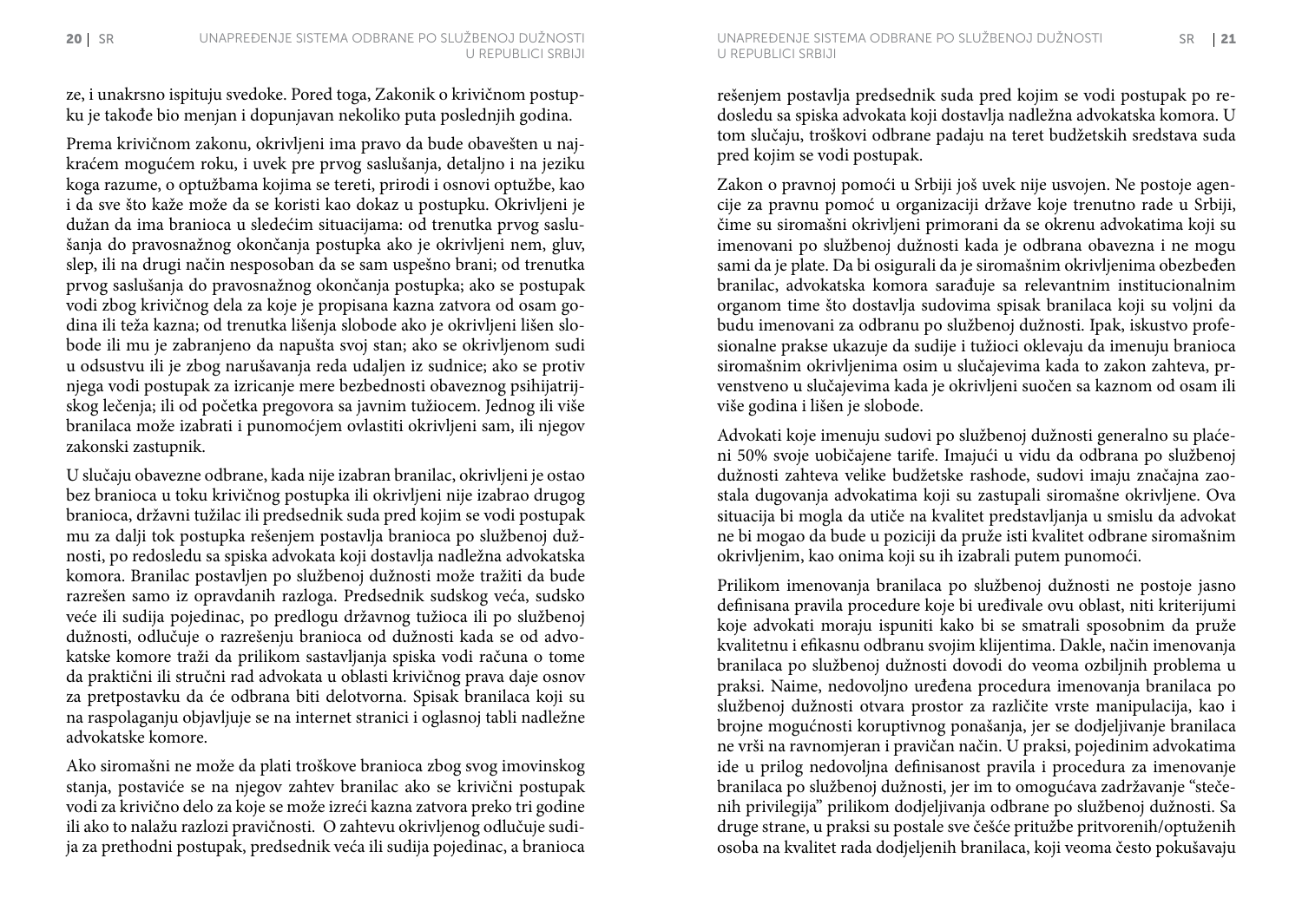da ih ubjede da priznaju krivično djelo za koje se terete, kako bi se procedura okončala što ranije.

Jedan od brojnih problema u dodjeljivanju odbrane po službenoj dužnosti jeste i to što određivanje advokata sa jedinstvene liste nije centralizovano, veći ih paralelno određuju i policija i tužilastvo i sud.<sup>3</sup> Svojevremeno je u prostorijama advokatske komore Beograda postojala služba koja je 24 sata odgovarala na telefonske zahtjeve državnih organa za advokatima po službenoj dužnosti. Iako je postojanje ovog servisa obezbjeđivalo poštovanje redoslijeda protokola postavljanja branilaca po službenoj dužnosti, određeni broj tužilaca i predsjednika sudova odbio je ovakav način funkcionisanja odbrane po službenoj dužnosti. Kao obrazloženje negativnog stava prema ovakvom načinu dodjeljivanja branilaca uglavnom su navodili da ih Zakon o krivičnom postupku niti podzakonski akti ne obavezuju na ovakav način postupanja.

U slučajevima kada se odbrane po službenoj dužnosti dodjelju ad-hoc po nedovoljno transparentnoj proceduri, može se očekivati da se odbrane po službenoj dužnosti dojeljuju po "prijateljskoj osnovi", odnosno principu "ko koga poznaje". Na ovakvu vrstu zaključaka upućuju iskustva iz prakse, prema kojima se svega nekoliko imena advokata pojavljuje u slučajevima dodjeljenih odbrana po službenoj dužnosti, dok s druge strane postoje brojni advokati sa značajnim praktičnim iskustvom u oblasti krivičnog prava, koji niti jednom nisu bili pozvani da zastupaju okrivljenu osobu po službenoj dužnosti. Isto tako, sve je veći broj mlađih advokata kojima je advokatura osnovni životni poziv, jer smatraju da, prije nego postanu advokati, moraju provesti izvjesno vrijeme u sudu ili tužilastvu kako bi stekli određena poznanstva i veze, neophodne za uspješno bavljenje advokaturom. Shodno tome, mladi advokati su uskraćeni za mogućnost ravnopravnog učešća u dodjeljivanju službenih odbrana , što ih često primorava da određeni dio karijere provedu izvan advokature, steknu određena znanja i iskustva, kako bi bili konkurentni ostalim kolegama.

U svim krivičnim postupcima, pa i onim za najteža krivična djela, braniocima po službenoj dužnosti pripada 50% iznosa utvrđenog advokatskom tarifom. Shodno tome, postavlja se pitanje u kojoj mjeri su advokati motivisani za rad, naročito ako se tome doda neredovnost isplate finasijskim sredstava advokatima od strane države. Navedeni faktori posredno mogu uticati na kvalitet pružene odbrane po službenoj dužnosti, a samim tim i na ostvarivanje prava na pravično suđenje i jednakost svih građana pred zakonom.

Usled nedostatka finansijskih sredstava za isplate za pružene odbrane, veliki broj advokata potražuje od države značajne sume novca po osnovu pruženih odbrana po službenodj dužnosti. Isto tako, ovi advokati često se suočavaju sa problemom isplate dugovanja prema državi po osnovu poreza i doprinosa. Kao jedno od mogućih rješenje postojećeg problema, predlagano je da se izvrši kompenzacija uzajamnih potraživanja. Međutim, nije bilo moguće riješiti problem na ovakav način, jer je prebijanje potraživanja sa državom dozvoljeno samo u slučaju kada država potražuje od poreskog obveznika dvostruko veći iznos od iznosa njenog duga prema poreskom obvezniku.4 Isto tako, još jedna od okolnosti koja demotiviše advokate da prihvate odbrane po službenoj dužnosti jeste činjenica da se na potraživanje advokata od države po osnovu službenih odbrana ne obračunavaju kamate, a na dugovanja advokata prema državi po osnovu poreza – kamate se obračunavaju i prinudno izvršavaju.

Kao jedno od mogućih rješenja za postojeći problem, predstavnici Ministarstva pravde Srbije predlagali su uvođenje "državnih advokata", koji bi umjesto umanjene tarife za 50% za pružanje službene odbrane primali fiksnu mjesečnu naknadu/platu. Prema ovom prijedlogu, kriterijume za odabir i broj potrebnih advokata bi određivalo Ministarstvo pravde Srbije, prema procjeni broja osoba koje bi mogle imati potrebu za odbranom po službenoj dužnosti. Međutim, ovaj koncept "podržavanja advokature" nije naišao na odobravanje većine advokata, koji smatraju da je advokatura, kao samostalna i nezavisna profesija, po svojoj prirodi nespojiva sa državnom službom.

Advokatska komora je obavezna, kada sastavlja spisak, da uzme u obzir činjenicu da praktični i profesionalni rad advokata u krivičnom pravu čini osnovu pretpostavke da će odbrana biti delotvorna. Na osnovu ove odredbe, pravna obaveza advokatske komore je da preduzme neophodne radnje da osigura da je spisak advokata po službenoj dužnosti sastavljen

<sup>3</sup> Na primjer, na teritoriji Beograda postoji 4 suda, 4 tužilaštva, 14 policijskih stanica i 6 odeljenja Uprave kriminalističke policije GSUP-a i svaki od ovih državnih organa samostalno postavlja advokate po redosledu sa jedinstvene liste, bez mogućnosti uvida u postavljanje od strane drugog državnog organa, što znači-bez mogućnosti poštovanja redosleda i bez kontrole.

<sup>4</sup> Pravilnik Ministrasva finansija Srbije iz 2013. godine.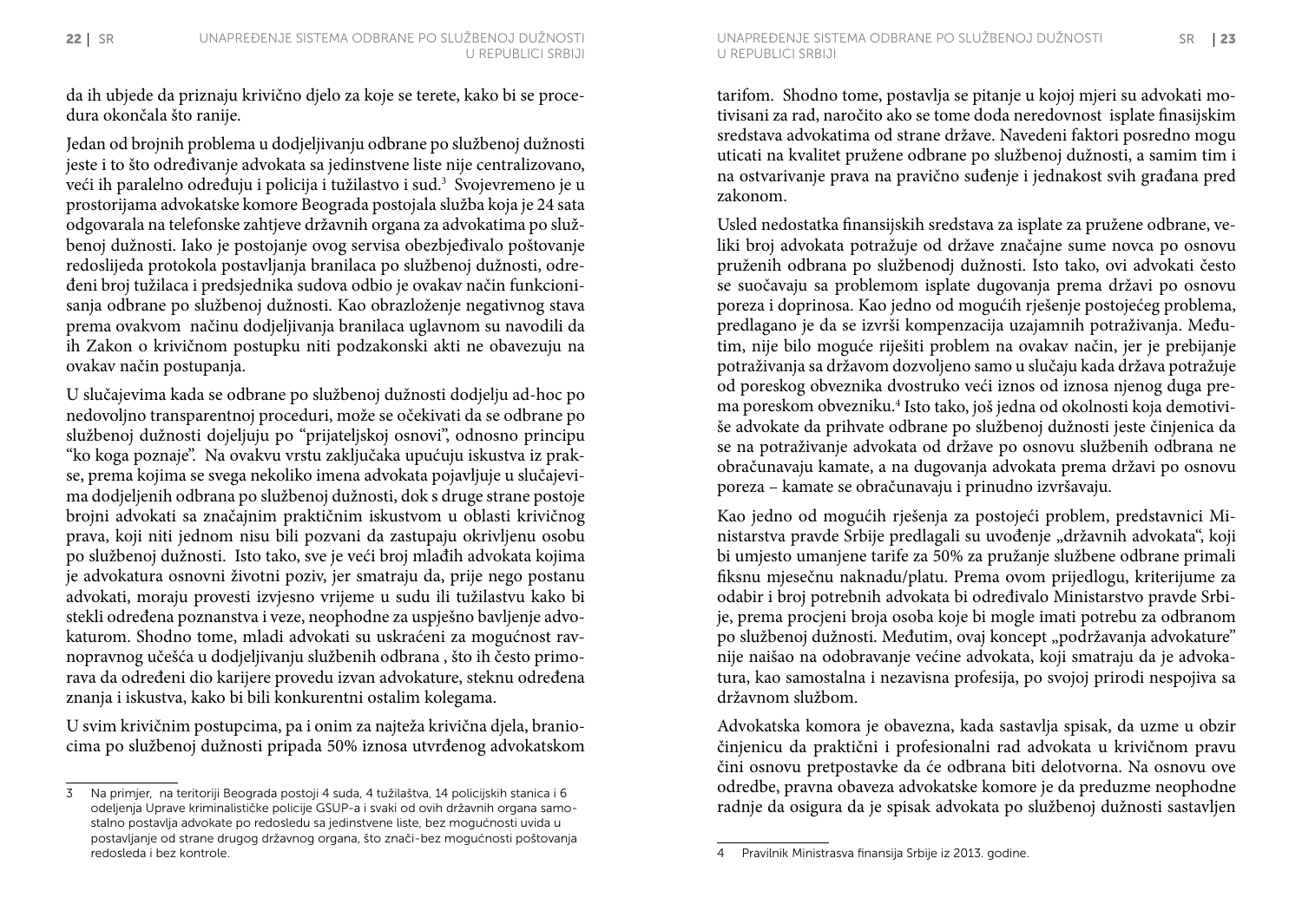od advokata na osnovu celokupnog praktičnog i profesionalnog rada u oblasti krivičnog prava i da se može pretpostaviti da je ponuđena odbrana profesionalna i delotvorna. Takođe su advokati dužni da stalno unapređuju svoja znanja i veštine.

Imajući u vidu propisane propise, pitamo se na osnovu kojih kriterijuma i sa kojim mehanizmima je moguće razvrstati advokate u one koji mogu da prikažu delotvornu odbranu i one koji to ne mogu. Ako je jedini kriterijum za pružanje delotvorne odbrane staž proveden u pravnoj struci, to ne znači da dužina prakse u pravnoj struci automatski znači iskustvo u određenoj oblasti prava. Praktično iskustvo sugeriše da na spisku branilaca po službenoj dužnosti postoji veliki broj advokata bez iskustva u krivičnim postupcima, a njihova službena odbrana uglavnom služi kao izvor generisanja dodatnih prihoda. Takođe, činjenica da su spiskom obuhvaćeni ljudi sa značajnim iskustvom u oblasti krivičnog prava ne može da bude osnova pretpostavke da će odbrana biti delotvorna.

Pravne odredbe propisuju da će advokatska komora uspostaviti sistem koji će svima dati priliku, ako žele, da se obrazuju za pružanje delotvorne odbrane ako prime odgovarajuće obuke u skladu sa obavezama stručne obuke i programa koje obezbeđuje advokatska komora. Tako je advokatska komora dužna da preduzme određene aktivnosti da bi proverila da li spisak dodeljenih branilaca po službenoj dužnosti sadrži advokate čiji praktični/profesionalni rad u oblasti krivičnog prava obezbeđuje osnovu za pretpostavku da će data odbrana biti delotvorna. Advokatska komora je dužna da organizuje obuku da bi omogućila advokatima pružanje delotvorne odbrane. U skladu sa tim, neophodno je advokatima obezbeđivati stalnu obuku da bi se osposobili za pružanje delotvorne odbrane, kao i prilike da provere svoje iskustvo zasnovano na određenim kriterijumima. Na taj način advokati koji se generalno ne bave krivičnim pravom ne bi se mogli naći na spiskovima branilaca po službenoj dužnosti, dok bi istovremeno ovo svim advokatima, ako žele, dalo priliku da se obrazuju za pružanje delotvorne odbrane.

Praktično iskustvo ukazuje da se veliki broj procedura okončava na prvom ročištu, pošto okrivljeni uglavnom priznaju krivično delo za koje su optuženi po savetu/uz saglasnost dodeljenih branilaca, čak kada ne postoji drugi dokaz da je okrivljeni počinio krivično delo. U skladu sa tim, postoji veliki broj presuda koje su donete isključivo na osnovu okrivljenih koji su priznali delo, što može da navede na pretpostavku da su branioci saradnici postupka ili da učestvuju u "popravci" pravosudne statistike.

### 4. Predlog za poboljšanje

Najočigledniji problem po pitanju zaštite prava optuženog je imenovanje advokata po službenoj dužnosti. Postojeća praksa dozvoljava značajan nivo korupcije i ozbiljno ugrožava prava optuženog. Ovaj problem zahteva javnu raspravu i da sve zainteresovane strane imaju punu svest o tome. Ne postoji jednostavno rešenje za složeni problem sistema odbrane po službenoj dužnosti u Srbiji. Ovo pitanje zahteva celokupni skup mera i izmena u praksi koju će izvoditi sve bitne zainteresovane strane u sistemu. Službene procedure nisu jasne i dozvoljavaju postojanje značajnog prostora za zloupotrebe i korupciju. Čak i da advokatska komora igra značajnu ulogu u srpskom pravnom sistemu i da je pokazala snagu u nekoliko prilika, njena pozicija u ovoj stvari nije još uvek na odgovarajućem nivou. Bez snažne i nezavisne advokatske komore teško je postaviti celokupni sistem i pružiti nužnu zaštitu ljudskih prava okrivljenih.

Najvažniji deo rešenja bi bilo jačanje uloge advokatske komore. Na prvom mestu, treba da češće ažuriraju spisak advokata po službenoj dužnosti (više puta godišnje). Komore bi trebalo da budu sastavni deo ovog procesa i njihova je uloga veoma važna u obezbeđivanju pravednog sistema imenovanja. Sistem koji obezbeđuje pravično postupanje advokata nije važno samo za same advokate već i za prava optuženog. Optuženi treba da ima mogućnost da ga pred sudom zastupaju advokati koji su izabrani u pravičnom procesu a ne na osnovu korupcije. Korumpirani sistem proizvodi niži nivo kvaliteta i ozbiljno ugrožava prava lica koja su deo sudskog postupka. Takođe uništava ceo sistem vladavine prava i zaštite ljudskih prava u zemlji.

Spisak advokatske komore treba da bude za ceo grad ili region koji komora pokriva. Postojeće rešenje dozvoljava da sudovi, policija i tužilaštva koriste spisak bez ikakvih kriterijuma i bez evidencije. To dovodi do situacije u kojoj neki advokati imaju preko 100 slučajeva mesečno dok drugi nijedan. Policija i tužilaštva su u potpunosti svesni da su neki advokati voljniji da sarađuju sa njima i često ih biraju da budu branioci po službenoj dužnosti.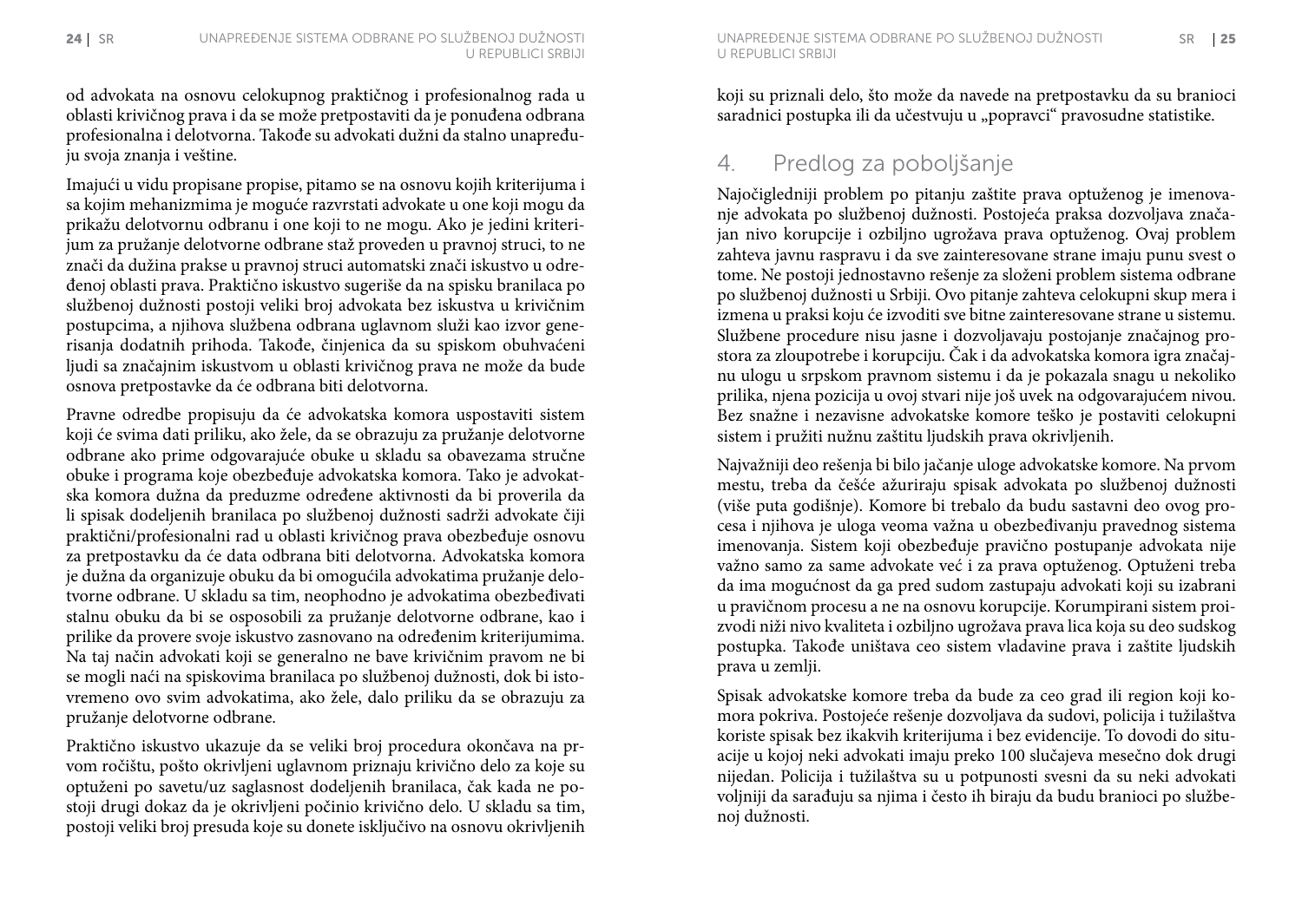Komore treba da instaliraju softver koji bi evidentirao sve advokate po službenoj dužnosti, uključujući brojeve slučajeva, dotadašnji učinak, uspešnost i sve ostale bitne podatke. Softver bi mogao da obezbeđuje nasumičnost u imenovanju advokata. Precizni podaci u softveru pružaju priliku da svi okrivljeni imaju puni pregled mogućih advokata po službenoj dužnosti i da slobodno izaberu na osnovu jasnih dokaza rezultata. Advokatska komora u Srbiji je već počela sa uvođenjem pozivnih centara koji će primati sve zahteve od policije, tužilaštava i sudova. Na taj način, komora bi mogla da makar kontroliše učestalnost advokata po službenoj dužnosti i da ustanovi ako neke ustanove češće biraju određena imena sa spiska advokata.

Da bi se ova oblast unapredila, nužno je i promeniti sprovođenje politike advokatskih honorara. Postoji mnogo problema i protivpravnog ponašanja u postojećoj praksi. Većina ovih problema bi se mogla rešavati strožim sprovođenjem zakona. Tarifu treba uzimati u obzir vrlo pažljivo. Postojeća praksa koja uključuje plaćanje posle celokupnog procesa nije prihvatljiva i nepraktična je, imajući u vidu dužinu sudskih procesa u Srbiji. Plaćanje bi moglo da se vrši nekoliko puta u toku postupka. Neprihvatljivo je da država odlaže plaćanja advokatima bez ikakve vrste kamate ili drugog načina naknade.

Obuka i unapređenje veština za advokate po službenoj dužnosti jesu važan deo reforme celog sistema. Advokati sa nedostatkom kapaciteta bi mogli da nanesu ozbiljne štete optuženom i značajno ugroze suštinu prava optuženog. Celi sistem izgradnje kapaciteta za advokate po službenoj dužnosti treba da bude odgovornost advokatskih komora u Srbiji. Komore treba da organizuju obuke i druge oblike obrazovanja, ali i da vode evidenciju o svim advokatima. Ova evidencija zahteva precizne podatke o određenim znanjima i veštinama advokata, iskustvu u posebnim postupcima, kao i jasne rezultate vrednovanja za sve učesnike u procesu obrazovanja. Obuke treba da budu specijalizovanije i pravilnicima komora treba da se propiše minimum kapaciteta advokata.

#### 5. Preporuke

Da bi se postigli svi rezultati iz ovog dokumenta treba učiniti sledeće praktične korake:

- ¡ ažurirati spisak advokata po službenoj dužnosti u komorama;
- ¡ inicirati potpisivanje Memoranduma o saradnji sa Visokom savetom sudstva i Visokim savetom tužilaštva o novom načinu izbora advokata po službenoj dužnosti;
- stvoriti pretpostavke za zakonski obavezujuće ugovore sa Visokim savetom sudstva, tužilaštvom i policijom;
- instalirati softver koji bi mogao da prati angažovanje svih advokata po službenoj dužnosti;
- ¡ instalirati call centar u komori koji bi mogao da prati sve pozive iz državnih ustanova;
- ¡ obezbediti permanentni proces monitoringa i analize rada call centra;
- prikaz tarifa za sve zakonske postupke;
- ¡ promeniti prakse plaćanja advokatima po službenoj dužnosti koja bi mogla da sagleda i uključivanje kamate ili drugog oblika naknade advokatima u slučajevima kašnjenja isplate od strane države;
- ¡ puna odgovornost Advokatskih komora za obavezujuću i konitiuniranu obuku i monitoring rada advokata po službenoj dužnosti kada se stvore pretpostavke inicirati izmene Zakonika o krivičnom postupku na osnovu monitoringa i analize funkcionisanja novog sistema izbora advokata po službenoj dužnosti.